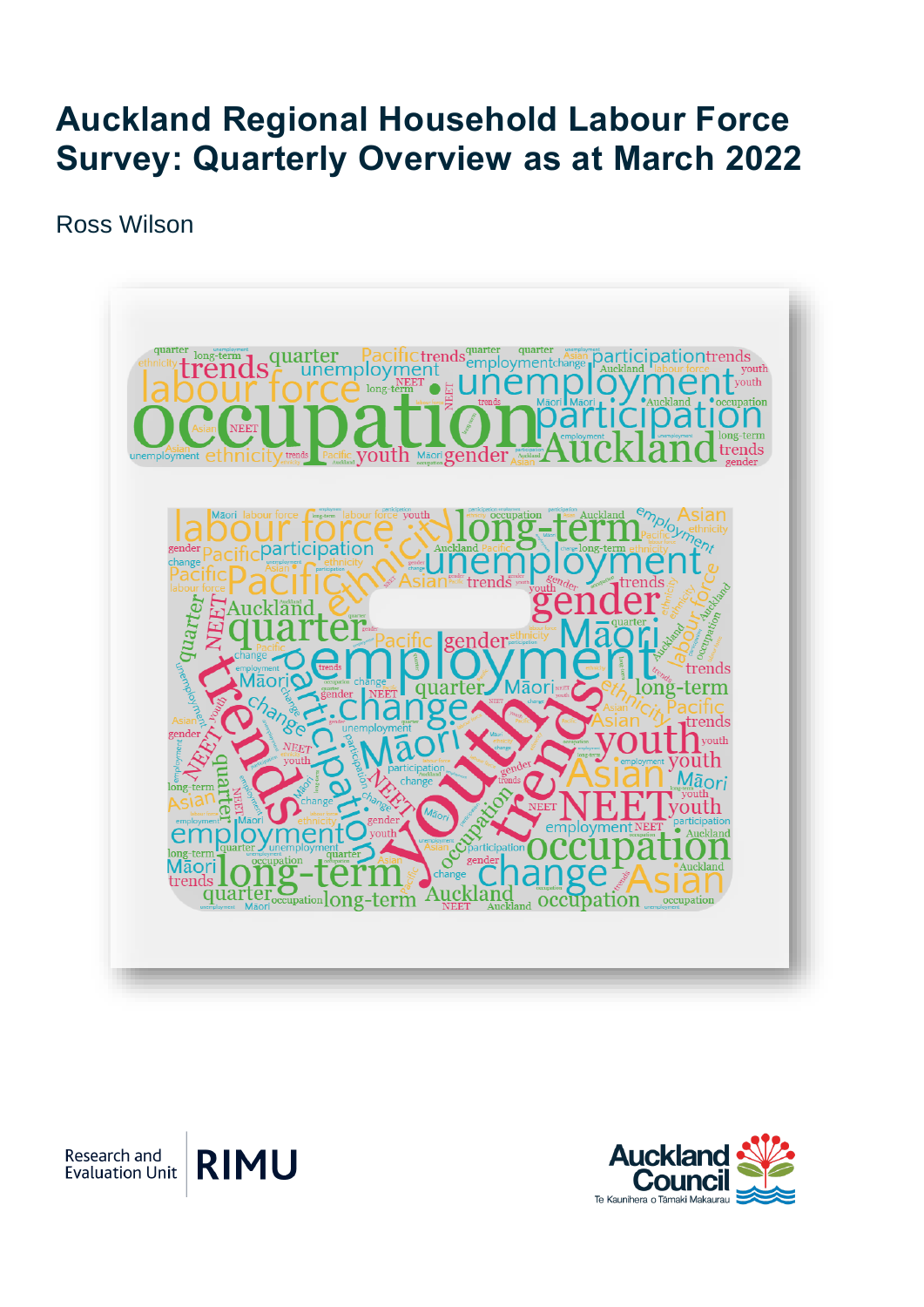

# Auckland Regional Household Labour Force Survey: Quarterly Overview as at March 2022

Ross Wilson

May 2022

Research and Evaluation Unit (RIMU)

Auckland Council

**Disclaimer -** Auckland Council disclaims any liability whatsoever in connection with any action taken in reliance of this document for any error, deficiency, flaw or omission contained in it. The information in this document is given in good faith and has been obtained from sources believed to be reliable and accurate at the date of preparation, but its accuracy, correctness and completeness cannot be guaranteed.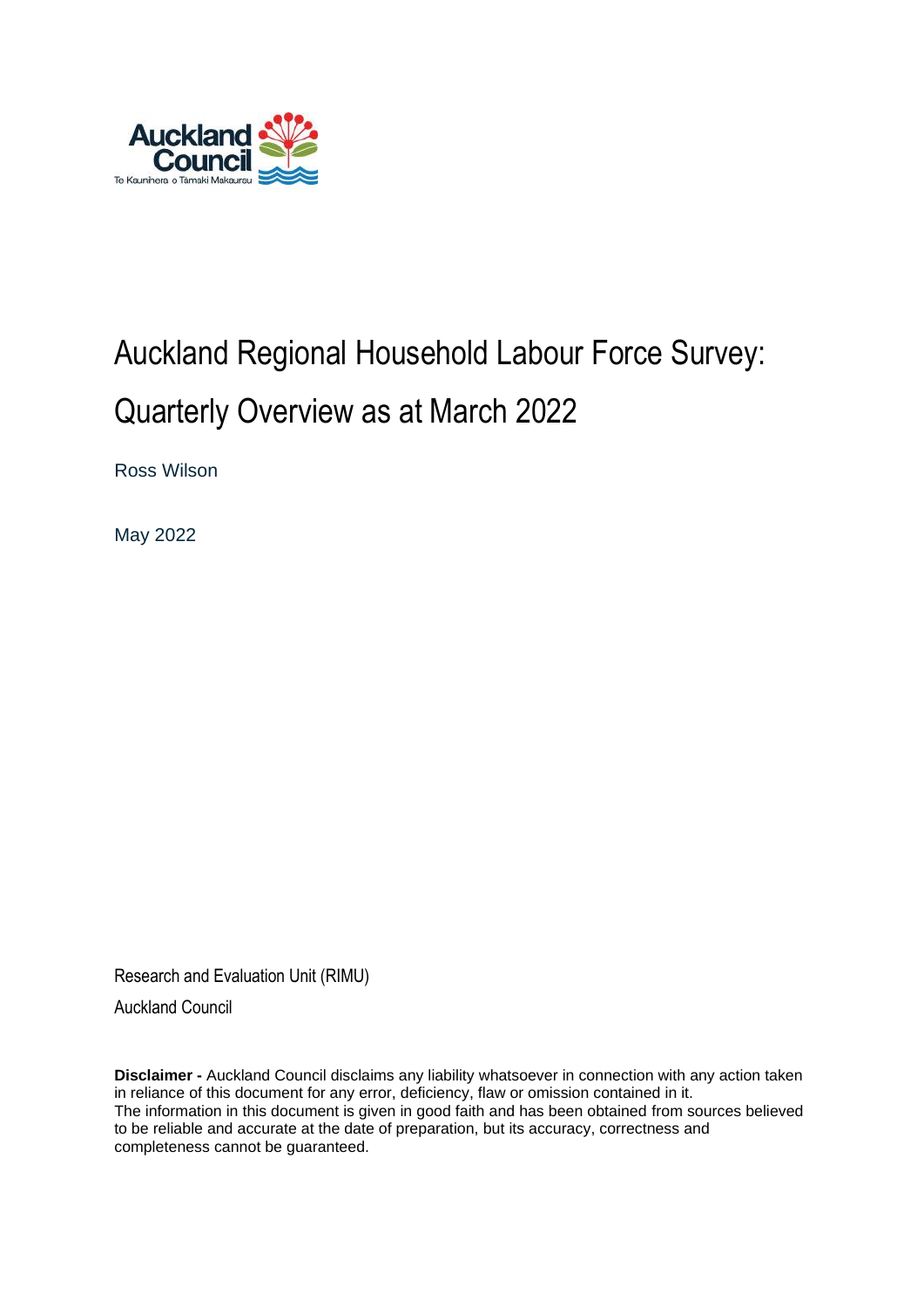### **Table of contents**

| 1.              |                                                                                       |  |
|-----------------|---------------------------------------------------------------------------------------|--|
| 2.              |                                                                                       |  |
| 3.              |                                                                                       |  |
| 4.              |                                                                                       |  |
| 5.              |                                                                                       |  |
| 6               |                                                                                       |  |
| $7\overline{ }$ |                                                                                       |  |
| 8               | Young people not in employment, education or training (NEET) by age                   |  |
| 9               | Young people not in employment, education or training (NEET) by ethnic group10        |  |
|                 | 10 Young people not in employment, education or training (NEET) by broad location11   |  |
|                 | 11 Young people not in employment, education or training (NEET) by local board area12 |  |
|                 |                                                                                       |  |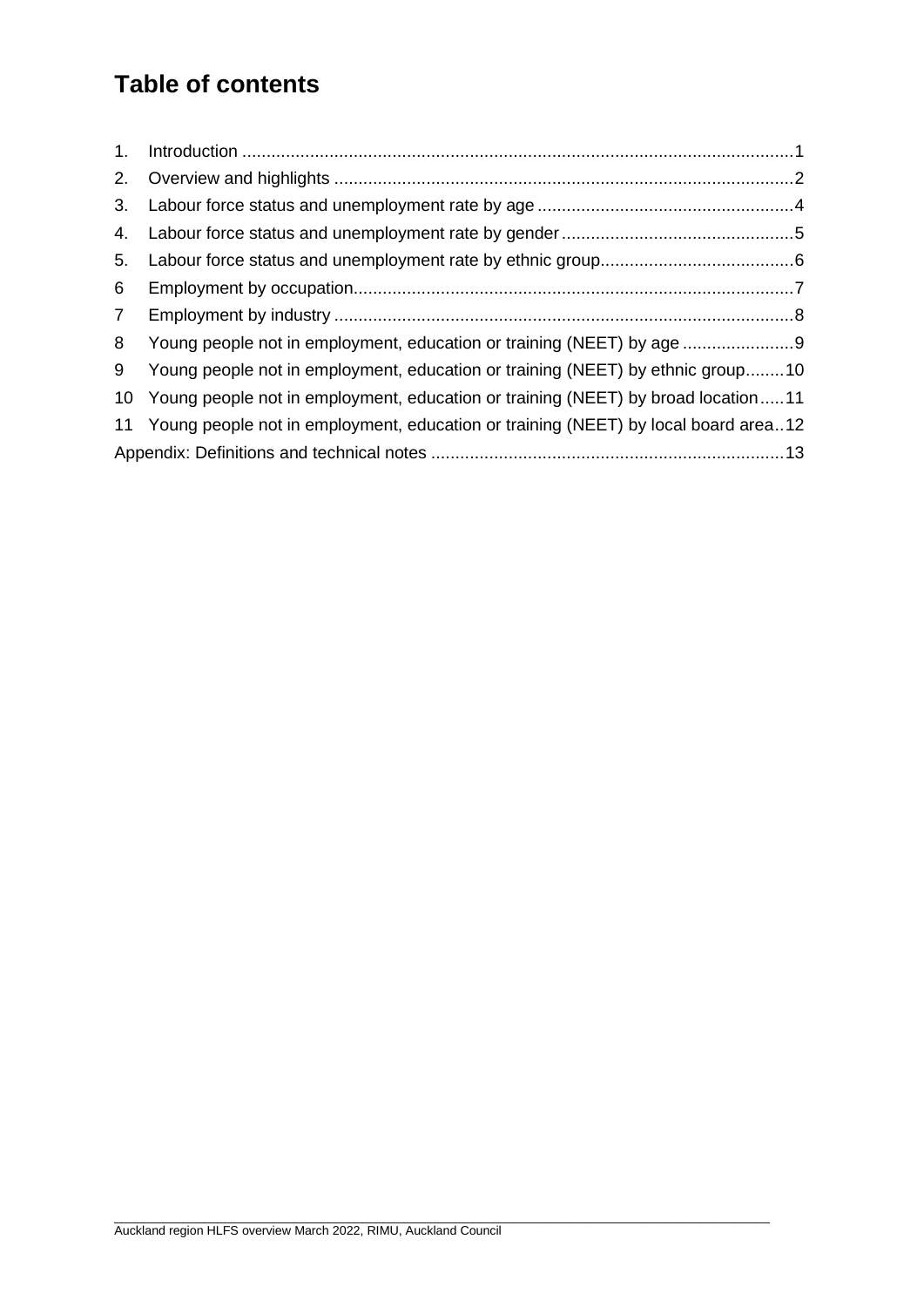#### <span id="page-3-0"></span>**1. Introduction**

This report provides an overview of aspects of labour force participation in Auckland, as indicated by results of the quarterly Household Labour Force Survey (HLFS).

Particular focus is provided on short and long-term trends across age and ethnic groups in Auckland, and the rate of youth who are not in employment, education or training (NEET).

The HLFS is a national sample survey undertaken by Stats NZ. It is primarily designed for national estimates. The national sample contains about 15,000 private households and about 30,000 individuals each quarter. The sub-sample size for Auckland is approximately 4500 households and 9000 individuals.

In order to ensure information is seasonally aligned, rolling annual averages are used throughout this report (with some exceptions) for reporting across time. As the HLFS is a sample survey, all statistics are subject to survey sampling error. Statistics presented here at the sub-sample (e.g. local board) and sub-variable (e.g. NEET) levels are also subject to additional sampling errors and should be treated as indicative**.** More information on the survey, and caveats to the use of the data are provided in technical notes at the end of the report.

It is useful to note that from the March 2020 quarter onwards, results have been affected to a greater or lesser extent by the effects of Covid-19 on the labour market, including border closures and lockdowns of various durations and levels of restriction.

Note also that Stats NZ revise the backdata slightly each quarter to match ongoing population revisions arising from latest migration estimates. This report uses the latest version of backdata.

The information provided in this report supplements other freely available HLFS information and economic reporting:

- **National and some regional data** released on Stats NZ website: www.stats.govt.nz
- **Further labour market analysis** is available from MBIE: [https://www.mbie.govt.nz/business-and-employment/employment-and-skills/labour-market](https://www.mbie.govt.nz/business-and-employment/employment-and-skills/labour-market-reports-data-and-analysis/)[reports-data-and-analysis/](https://www.mbie.govt.nz/business-and-employment/employment-and-skills/labour-market-reports-data-and-analysis/)
- **Additional Auckland HLFS data** is available on request from the author: Ross.Wilson@aucklandcouncil.govt.nz
- **Auckland Economic Update (monthly)** an overview of key economic trends in Auckland, prepared by the author, is available on the Knowledge Auckland website. https://knowledgeauckland.org.nz/publications/auckland-economic-update-may-2022/
- **Auckland Economic Quarterly** an update on Auckland's economic challenges and opportunities including unemployment, housing, migration and more, prepared by the Chief Economist Unit, is available on the Knowledge Auckland website.

Also available at [https://www.aucklandcouncil.govt.nz/about-auckland-council/business-in](https://www.aucklandcouncil.govt.nz/about-auckland-council/business-in-auckland/Pages/economic-advice.aspx)[auckland/Pages/economic-advice.aspx](https://www.aucklandcouncil.govt.nz/about-auckland-council/business-in-auckland/Pages/economic-advice.aspx)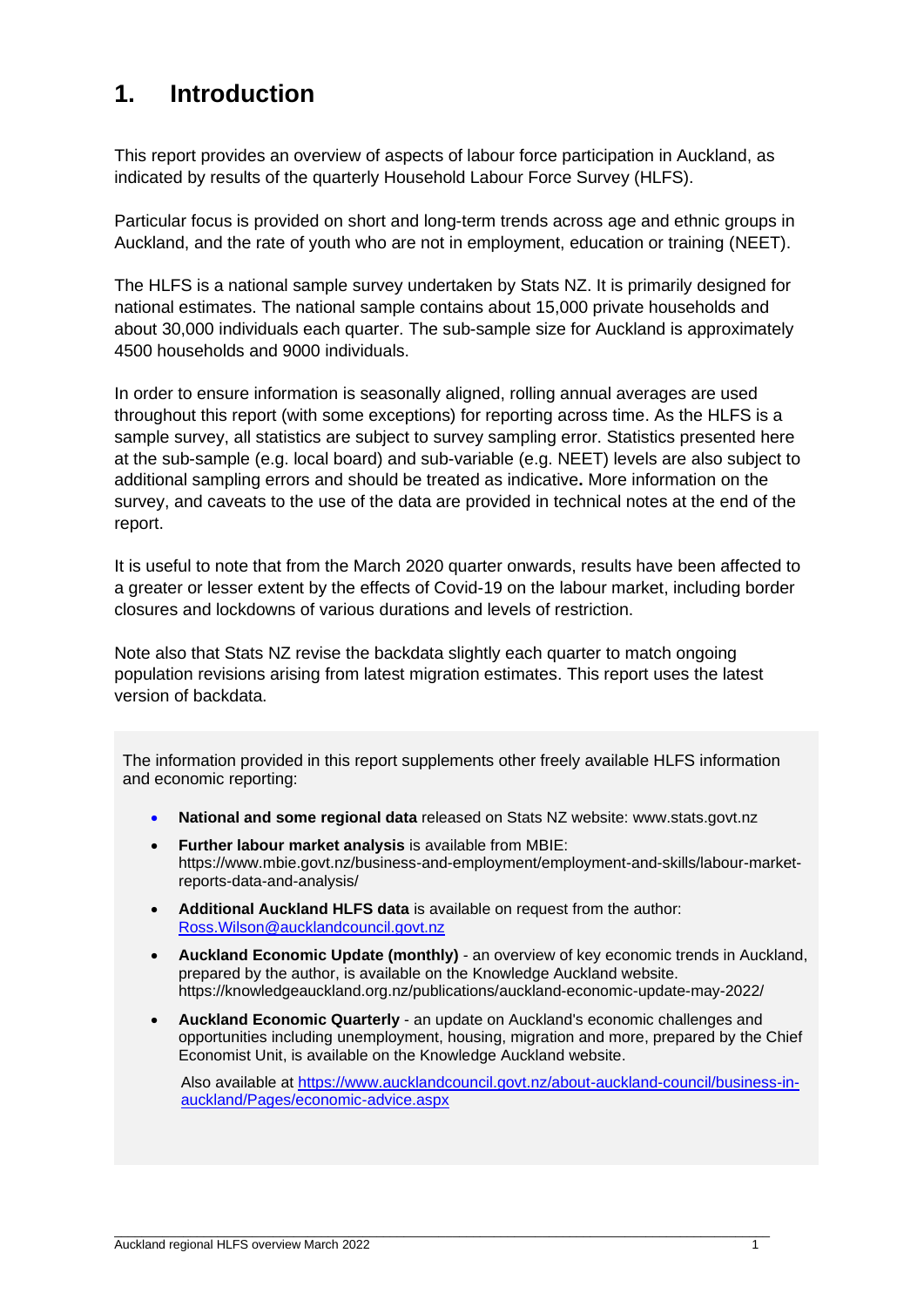### <span id="page-4-0"></span>**2. Overview and highlights**

For the March 2022 quarter, compared to the preceding quarter (December 2021)<sup>1</sup>:

- Auckland's unemployment rate was 3.6%, compared to 3.0% in December 2021.<sup>2</sup> This represents Auckland's lowest March overall unemployment rate since 1988
- The number of people who were unemployed had increased by 6300 to 35,600
- A similar number of people were employed (945,900)
- The number of people not in the labour force (NILF) was also similar at 383,900
- At 71.9%, the labour force participation rate had not changed.

In addition

- The number of average weekly hours worked was 38.1 (including full and parttimers), similar to pre-Covid
- The gap in numbers of hours worked per week between males (40.8) and females (34.9) was lower (5.9 hours) than at any time between 1994 and 2018
- The rate of young people aged 15 to 24 not in employment, education or training (NEET) was 15.3%, above December (10.6%) and above the rest of New Zealand (13.0%), but similar to March 2021 (16.8%).

Over the year ended March 2022, compared to the year ended March 2021:

- The unemployment rate averaged 3.4%, compared to 5.1% in the 12 months to March 2021 – constituting a reduction of one third
- The unemployment rate for those aged 15 to 19 years averaged 16.2%, similar to the year before (18.4%)
- The unemployment rate for females averaged 3.6%, a third lower than 5.5% a year prior. The rate for males averaged 3.4% (down from 4.7% a year prior), so the gap between males and females is currently minimal (0.2%)
- Changes in the rates of unemployment varied between ethnic groups, with the largest decrease in the rate of unemployment being among Asians (nearly halving to 3.0%, from 5.3%)
- Pacific people had the highest rate of unemployment at 6.9%, down from 8.6% the year before, and Māori had 6.6% (down from 8.0%)
- The labour force participation rate averaged 71.8%, slightly above 2021 (70.0%).
- The labour force participation rates for females (66.8%) and males (77.1%) were both slightly above a year prior (64.4% and 75.8% respectively)
- Labour force participation rates rose from a year prior for all ages, especially 15-19 (42.4%, up 3.8% from 38.2%)
- Labour force participation rates were slightly above a year prior for Pacific (to 63.5%) ethnicities and more so for Māori (67.7%), European (73.1%), and especially Asian (75.4%, a 2.6% rise).

<sup>1</sup> Results are not seasonally adjusted.

<sup>2</sup> The definition of 'similar' or 'different' is relative to survey sampling error margins produced by Stats NZ. For further details see 'Significant difference' in Appendix 1.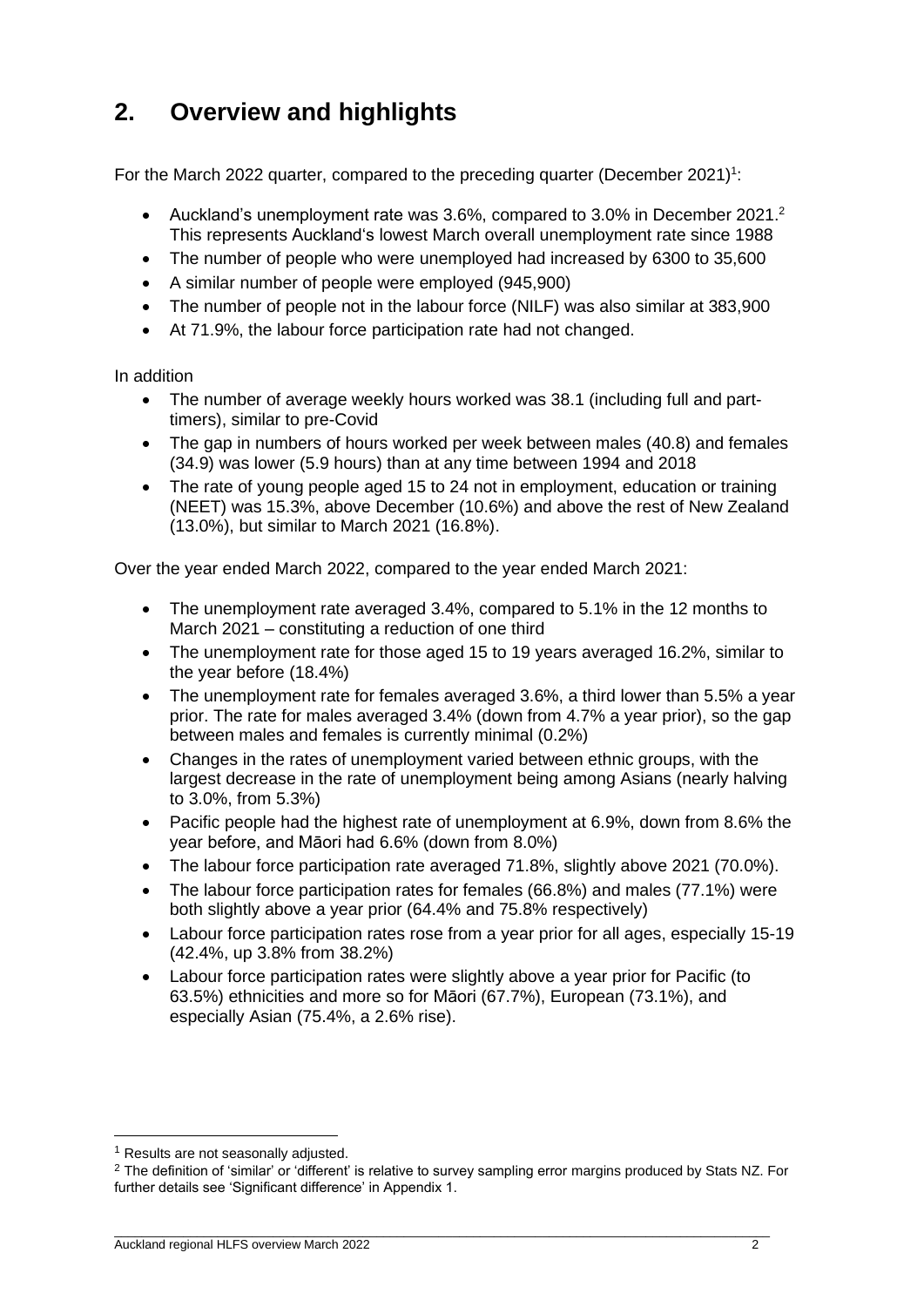| Table 1: Labour force status, comparison to preceding quarter and year |  |  |  |
|------------------------------------------------------------------------|--|--|--|
|------------------------------------------------------------------------|--|--|--|

|                                       | Quarter<br>end Dec<br>2021<br>(snapshot) | Quarter<br>end Mar<br>2022<br>(snapshot) | Year end<br><b>Mar 2021</b><br>(annual<br>average) | Year end<br><b>Mar 2022</b><br>(annual<br>average) |
|---------------------------------------|------------------------------------------|------------------------------------------|----------------------------------------------------|----------------------------------------------------|
| Number employed                       | 954.2                                    | 945.9                                    | 910.2                                              | 947.6                                              |
| Number unemployed                     | 29.3                                     | 35.6                                     | 48.6                                               | 33.8                                               |
| Number not in the labour force (NILF) | 382.0                                    | 383.9                                    | 411.2                                              | 384.8                                              |
| Number in the working age population  | 1365.6                                   | 1365.3                                   | 1369.9                                             | 1366.2                                             |
| Labour force participation rate (%)   | 72.0                                     | 71.9                                     | 70.0                                               | 71.8                                               |
| Unemployment rate (%)                 | 3.0                                      | 3.6                                      | 5.1                                                | 3.4                                                |

**Note**: Numbers are '000s of people.

|                | Year end Mar<br>2021 | Year end Mar<br>2022     | Year end Mar<br>2021 | Year end Mar<br>2022            |
|----------------|----------------------|--------------------------|----------------------|---------------------------------|
|                |                      | <b>Unemployment rate</b> |                      | Labour force participation rate |
| <b>Total</b>   | 5.1                  | 3.4                      | 70.0                 | 71.8                            |
|                |                      |                          |                      |                                 |
| 15-19 years    | 18.4                 | 16.2                     | 38.2                 | 42.4                            |
| 20-24 years    | 10.4                 | 7.1                      | 76.0                 | 77.9                            |
| 25-39 years    | 4.6                  | 3.1                      | 85.2                 | 86.3                            |
| 40-54 years    | 3.6                  | 2.2                      | 86.7                 | 87.9                            |
| $55$ years $+$ | 2.9                  | 1.5                      | 48.7                 | 50.4                            |
|                |                      |                          |                      |                                 |
| Female         | 5.5                  | 3.6                      | 64.4                 | 66.8                            |
| Male           | 4.7                  | 3.4                      | 75.8                 | 77.1                            |
|                |                      |                          |                      |                                 |
| European       | 4.0                  | 2.7                      | 71.1                 | 73.1                            |
| Māori          | 8.0                  | 6.6                      | 66.0                 | 67.7                            |
| Pacific        | 8.6                  | 6.9                      | 62.5                 | 63.5                            |
| Asian          | 5.3                  | 3.0                      | 72.8                 | 75.4                            |

#### **Table 2: Overview of rates for age, gender and ethnic groups (%) (annual averages)**

**Note:** During the lockdowns (of varying coverage and restrictiveness) of 2020, 2021 and 2022, some people may not have met the criteria to have been actively seeking or available to start work, despite wanting a job. In these cases, the respondent will have been classified as 'not in the labour force' rather than 'unemployed'. Others remained employed due to government wage subsidies, with or without reductions in hours and pay. In addition, survey response rates sometimes fell, which may introduce bias.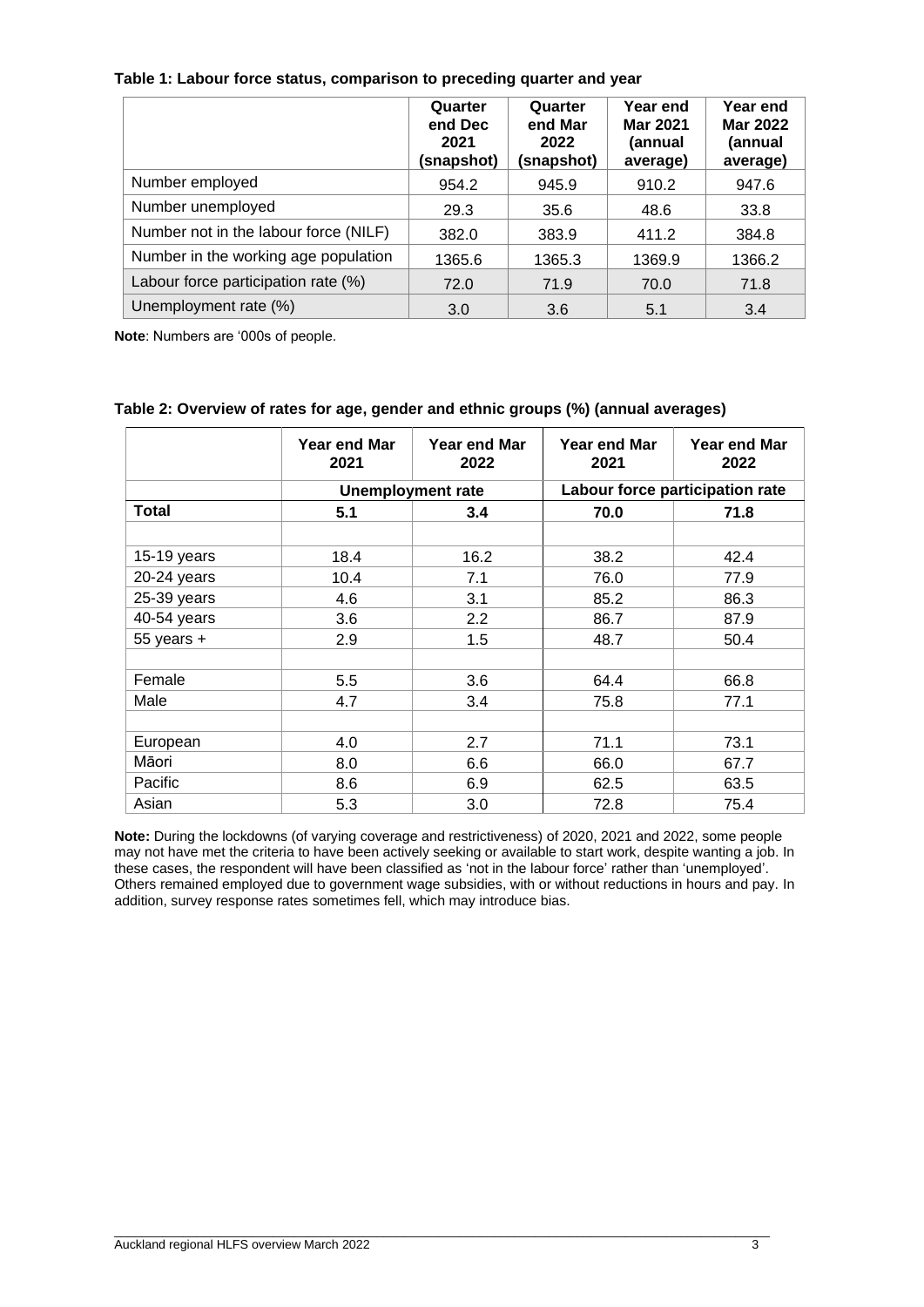#### <span id="page-6-0"></span>**3. Labour force status and unemployment rate by age**

Labour force status by age group for the year ended March 2022 is shown in Table 3. Unemployment rates since 1996 are shown in Figure 1.

|                                     | Total  | 15 to 19<br>years | 20 to 24<br>years | 25 to 39<br>years | 40 to 54<br>years | 55<br>years<br>and<br>over |
|-------------------------------------|--------|-------------------|-------------------|-------------------|-------------------|----------------------------|
| Number employed                     | 947.6  | 37.7              | 84.3              | 328.5             | 294.5             | 202.7                      |
| Number unemployed                   | 33.8   | 7.3               | 6.4               | 10.5              | 6.6               | 3.0                        |
| Number not in the labour force      | 384.8  | 60.9              | 25.8              | 53.7              | 41.6              | 202.7                      |
| Number in the working age popn      | 1366.2 | 105.9             | 116.4             | 392.8             | 342.7             | 408.5                      |
| Labour force participation rate (%) | 71.8   | 42.4              | 77.9              | 86.3              | 87.9              | 50.4                       |
| Unemployment rate (%)               | 3.4    | 16.2              | 7.1               | 3.1               | 2.2               | 1.5                        |

**Table 3: Labour force status by age, year ended March 2022 (annual averages)**

**Note:** Numbers are '000s; numbers and rates are based on latest population estimates.

The annual average unemployment rates for the year ended March 2022 were below the year ended December 2021, and substantially less than a year ago, for all age groups (less proportionate change for those aged 15 to 19). The unemployment rate continued to vary based on age: highest for those aged 15 to 19 years (16.2%), and lowest for those aged 55 and over (1.5%, the lowest-equal since 2006).

Labour force participation rates (LFPR) varied from 42.4 per cent for those aged 15 to 19, to 87.9 per cent for those aged 40 to 54. While there have not been significant changes by age group since 2017, there have been in the longer-term data. For example, LFPR have almost doubled for those aged 55 and over (from 26.8% in September 1995 to 50.4% in March 2022), and fell for those aged 15 to 19 (after peaking at 57.4% in March 1998).

**Figure 1: Unemployment rate by age (rolling annual average), 1996-2022**

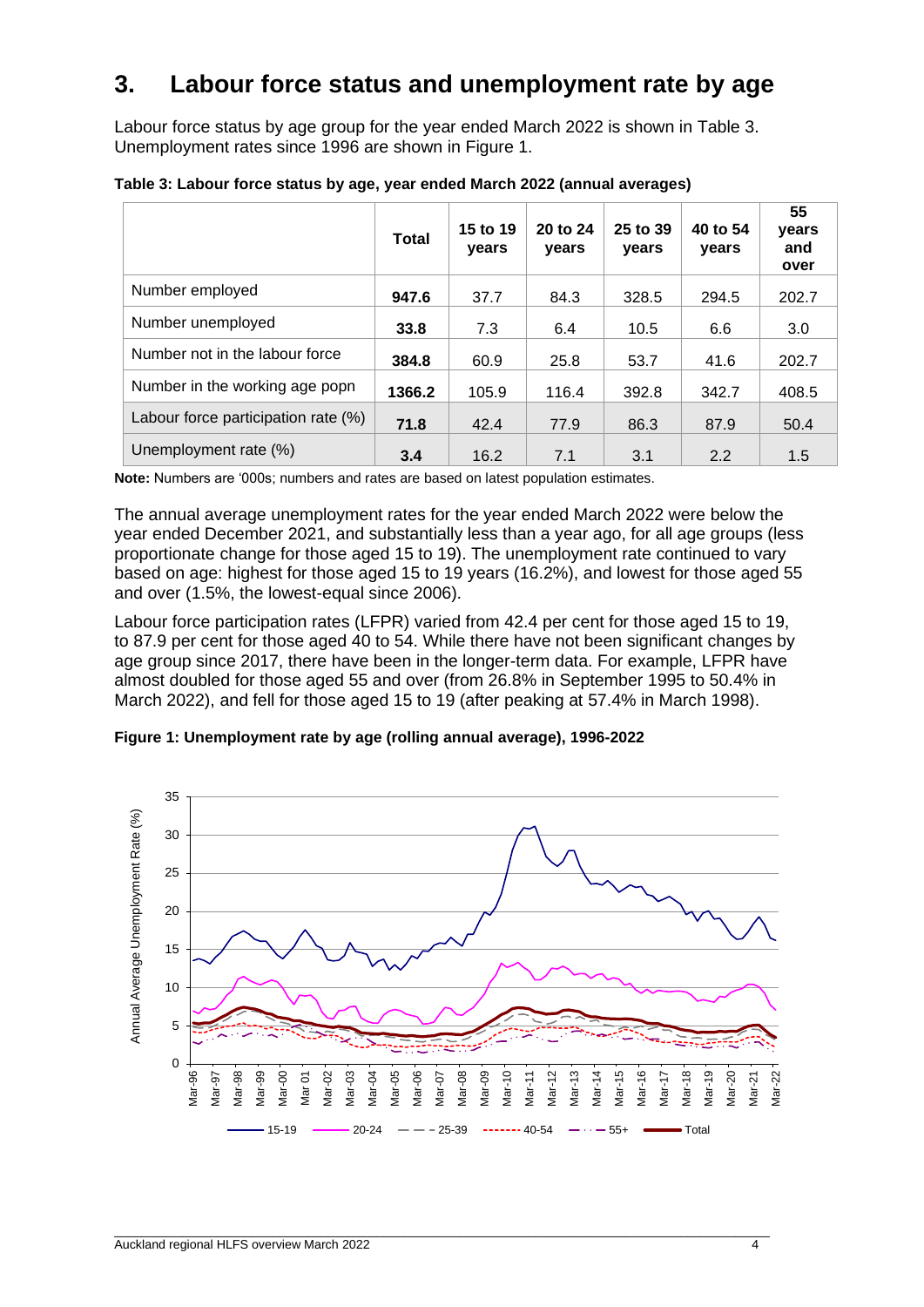#### <span id="page-7-0"></span>**4. Labour force status and unemployment rate by gender**

Labour force status for males and females for the year ended March 2022 is shown in Table 4. Unemployment rates since 1996 are shown in Figure 2.

**Table 4: Labour force status by gender, year ended March 2022 (annual averages)** 

|                                     | Total  | Male  | <b>Female</b> |
|-------------------------------------|--------|-------|---------------|
| Number employed                     | 947.6  | 500.2 | 447.4         |
| Number unemployed                   | 33.8   | 17.4  | 16.5          |
| Number not in the labour force      | 384.8  | 153.9 | 230.9         |
| Number in the working age popn      | 1366.2 | 671.4 | 694.8         |
| Labour force participation rate (%) | 71.8   | 77.1  | 66.8          |
| Unemployment rate (%)               | 3.4    | 3.4   | 3.6           |

**Note:** Numbers are '000s; numbers and rates are based on latest population estimates.

The annual average unemployment rate for the year ended March 2022 was similar for females (3.6%) and males (3.4%). The gender gap (0.2%) is currently minimal, unlike much of the last ten years – especially 2013-2015, when it peaked at 2.5% (June 2015).

The labour force participation rate (LFPR) for females (66.8%) was similar to the record highs of 2018 to 2020, and remained significantly lower than for males (77.1%). The LFPR gender gap (10.3%) is broadly similar to most of 2013 to 2021 (9% to 12%), but longer term it is nearly a half lower than 1995 (19.0%). This is due to the male LFPR remaining largely unchanged over that period while the female LFPR rose (from 57.3%).



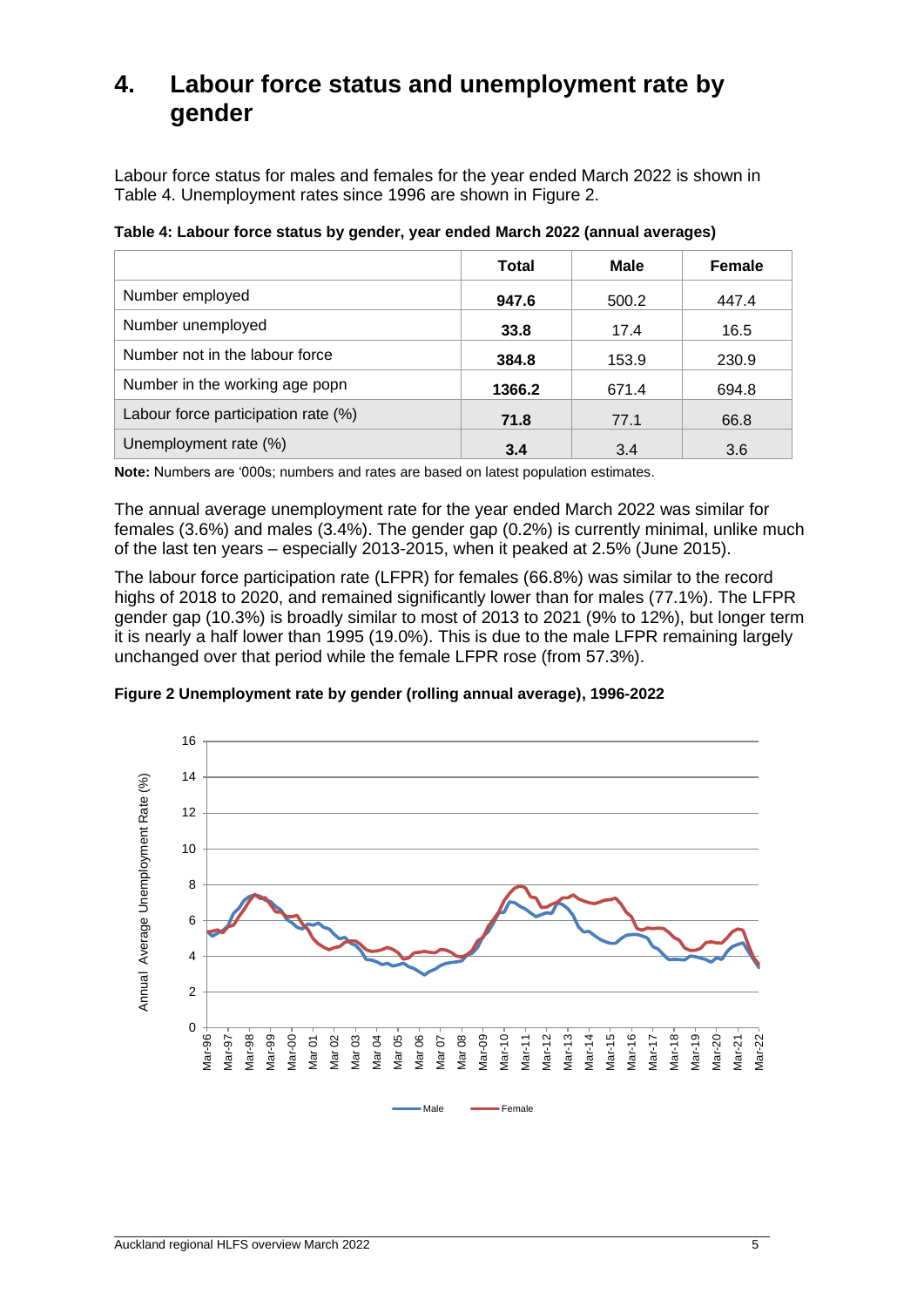### <span id="page-8-0"></span>**5. Labour force status and unemployment rate by ethnic group**

Labour force status for the four main ethnic groups for the year ended March 2022 is shown in Table 5. Unemployment rates since 1996 are shown in Figure 3.

|                                     | Total   | <b>European</b> | Māori | <b>Pacific</b> | Asian |
|-------------------------------------|---------|-----------------|-------|----------------|-------|
| Number employed                     | 947.6   | 525.6           | 87.2  | 106.8          | 287.4 |
| Number unemployed                   | 33.8    | 14.6            | 6.2   | 7.9            | 8.9   |
| Number not in the labour force      | 384.8   | 198.9           | 44.5  | 66.1           | 96.8  |
| Number in the working age popn      | 1,366.2 | 739.1           | 137.9 | 180.7          | 393.1 |
| Labour force participation rate (%) | 71.8    | 73.1            | 67.7  | 63.5           | 75.4  |
| Unemployment rate (%)               | 3.4     | 2.7             | 6.6   | 6.9            | 3.0   |

**Table 5: Labour force status by ethnic group, year ended March 2022 (annual average)**

**Notes:** Numbers are '000s; sums may exceed totals due to respondents selecting multiple ethnic groups. "Other ethnicities" not shown. These numbers are indicative only as sub-sample sizes are small. Data is based on latest population estimates.

The annual average unemployment rates for the year ended March 2022 were lower than a year prior for all broad ethnic groups, from Pacific peoples (6.9%, down from 8.6%) and Māori (6.6%, down from 8.0%) to Asians (3.0%, down from 5.3%) and Europeans (2.7%, down from 4.0%). As Figure 3 shows, unemployment rates have not been this low since 2009, across all groups.

Labour force participation rates varied by ethnicity, from 63.5 per cent for Pacific peoples to 75.4 per cent for Asians (up from 72.8% a year earlier and 65.1% in 2013). Rates were above a year earlier for all groups: more so for Asians, less so for Pacific peoples.

**Figure 3: Unemployment rate by ethnic group (rolling annual average), 1996-2022**



**Note**: Asian Ethnic Group was included in Other (not shown) until December Quarter 2007.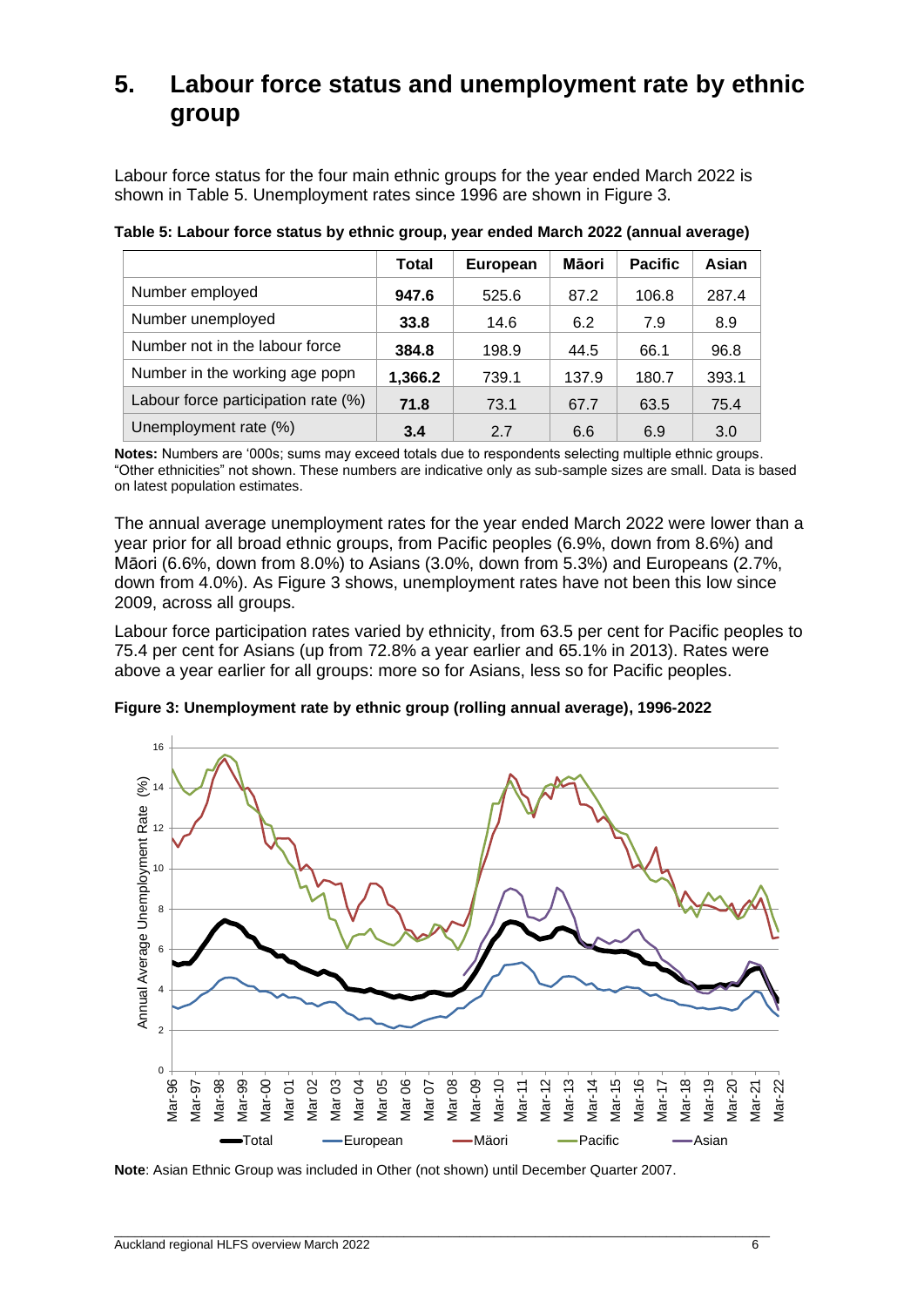### <span id="page-9-0"></span>**6 Employment by occupation**

Auckland's largest occupational categories in the March 2022 quarter were Professionals (26.1% of Auckland's total employment), and Managers (23.4%), followed by Technicians and Trades Workers (10.8%) and Clerical and Administrative Workers (10.4%) (see Table 6).

Between the December 2021 and March 2022 quarters, there were significant increases in the numbers employed in the following occupations:

• Labourers (+9100, a rise of 15.9%).

All other occupations had slight falls apart from Technicians and Trades Workers (+6300 or 7% rise) and Machinery Operators and Drivers (+4500 or 9% rise).

In addition, between the December 2021 and March 2022 quarters, there was no significant change overall in part-time share of total employment; however, there were slight changes for the following occupations:

- Managers (13.4%, up from 12.0%)
- Community and Personal Service Workers (35.6%, down from 39.0%)
- Labourers (23.1%, down from 25.4% and significantly below pre-Covid 29.4% average).

| <b>Occupation (ANZSCO 1-digit)</b>               | <b>December</b><br>2021 quarter | <b>March</b><br>2022 quarter | <b>December</b><br>2021 quarter | <b>March</b><br>2022 quarter |
|--------------------------------------------------|---------------------------------|------------------------------|---------------------------------|------------------------------|
|                                                  |                                 | Number                       |                                 | Share (%)                    |
| Managers                                         | 227.8                           | 221.7                        | 23.9                            | 23.4                         |
| Professionals                                    | 257.5                           | 247.0                        | 27.0                            | 26.1                         |
| <b>Technicians and Trades Workers</b>            | 95.9                            | 102.2                        | 10.1                            | 10.8                         |
| <b>Community and Personal Service</b><br>Workers | 78.7                            | 75.2                         | 8.2                             | 8.0                          |
| <b>Clerical and Administrative Workers</b>       | 101.3                           | 98.6                         | 10.6                            | 10.4                         |
| Sales Workers                                    | 73.9                            | 73.6                         | 7.7                             | 7.8                          |
| <b>Machinery Operators and Drivers</b>           | 50.0                            | 54.5                         | 5.2                             | 5.8                          |

#### **Table 6: Employment by occupation – comparison to preceding quarter (quarterly data)**

**Notes**: Numbers are '000s. Total includes not elsewhere included. Data is based on latest population estimates.

Labourers  $\begin{array}{|c|c|c|c|c|c|} \hline \text{Labou } & \text{57.1} & \text{66.2} & \text{6.0} & \text{7.0} \ \hline \end{array}$ **Total 954.2 945.9 100.0 100.0**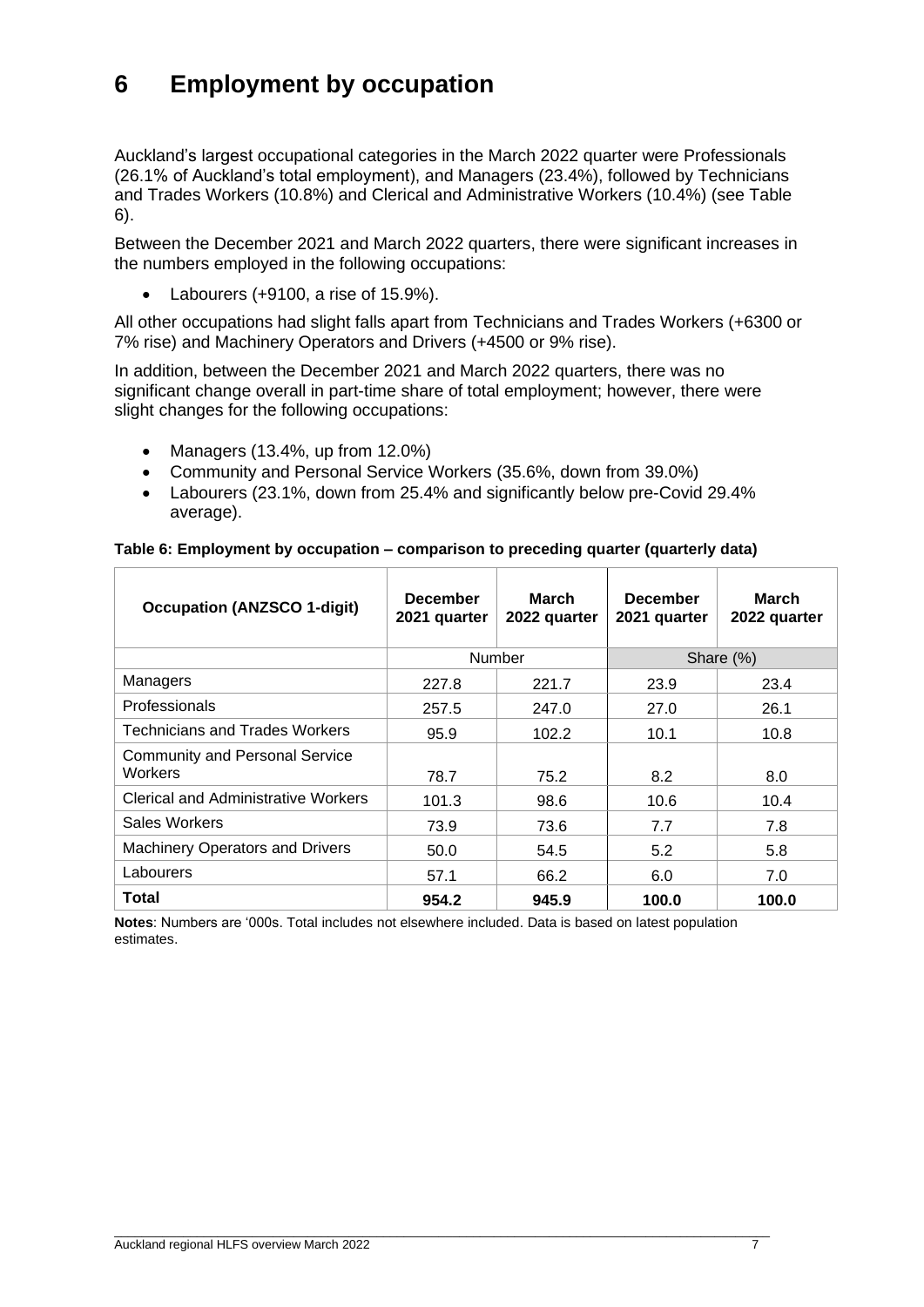### <span id="page-10-0"></span>**7 Employment by industry**

In the March 2022 quarter, Auckland's largest sectors in terms of employment were Construction (104,00 people; 11.1% of total employment), Professional, Scientific and Technical Services (103,300 people; 10.9% of total employment) and Health Care and Social Assistance (87,900 people; 9.3% of total employment). (See Table 7)

Between the December 2021 and March 2022 quarters, there were notable increases in the number of people employed in:

• Manufacturing (+8900, a rise of 11.8%, but largely reversing recent fluctuations).

Between the December 2021 and March 2022 quarters, notable decreases were recorded in the numbers employed in:

- Education and Training (-10,100, a fall of 12.6%)
- Wholesale Trade (-6100, down 12.7%, but largely reversing recent fluctuations)
- Public Administration and Safety (-5300, down 10.2%, but overshadowed by recent increases).

| <b>Industry (ANZSIC06)</b>                      | <b>December</b><br>2021 | <b>March</b><br>2022 | <b>December</b><br>2021 | <b>March</b><br>2022 |
|-------------------------------------------------|-------------------------|----------------------|-------------------------|----------------------|
|                                                 | quarter                 | quarter              | quarter                 | quarter              |
|                                                 |                         | Number employed      | Share (%)               |                      |
| <b>Primary Industries</b>                       | 7.8                     | 10.2                 | 0.8                     | 1.1                  |
| Manufacturing                                   | 75.2                    | 84.1                 | 7.9                     | 8.9                  |
| <b>Electricity Gas Water and Waste Services</b> | 6.3                     | 7.5                  | 0.7                     | 0.8                  |
| Construction                                    | 100                     | 104.7                | 10.5                    | 11.1                 |
| <b>Wholesale Trade</b>                          | 48.1                    | 42                   | 5.0                     | 4.4                  |
| <b>Retail Trade</b>                             | 81.3                    | 82.7                 | 8.5                     | 8.7                  |
| <b>Accommodation and Food Services</b>          | 52.5                    | 50.3                 | 5.5                     | 5.3                  |
| <b>Transport Postal and Warehousing</b>         | 45                      | 48.4                 | 4.7                     | 5.1                  |
| Information Media and Telecommunications        | 20.8                    | 21.1                 | 2.2                     | 2.2                  |
| <b>Financial and Insurance Services</b>         | 43.6                    | 46.3                 | 4.6                     | 4.9                  |
| Rental Hiring and Real Estate Services          | 29.4                    | 28.6                 | 3.1                     | 3.0                  |
| Professional, Scientific and Technical          |                         |                      |                         |                      |
| Services                                        | 105.2                   | 103.3                | 11.0                    | 10.9                 |
| Administrative and Support Services             | 33.8                    | 34.8                 | 3.5                     | 3.7                  |
| <b>Public Administration and Safety</b>         | 52.2                    | 46.9                 | 5.5                     | 5.0                  |
| <b>Education and Training</b>                   | 80.1                    | 70                   | 8.4                     | 7.4                  |
| <b>Health Care and Social Assistance</b>        | 91.4                    | 87.9                 | 9.6                     | 9.3                  |
| <b>Arts and Recreation Services</b>             | 21.8                    | 22.3                 | 2.3                     | 2.4                  |
| <b>Other Services</b>                           | 41                      | 40.9                 | 4.3                     | 4.3                  |
| <b>Total</b>                                    | 954.2                   | 945.9                | 100.0                   | 100.0                |

#### **Table 7: Employment by industry – comparison to preceding quarter (quarterly data)**

**Notes**: Numbers are '000s, rounded to nearest hundred. Total includes "Not elsewhere included". Data is based on latest population estimates.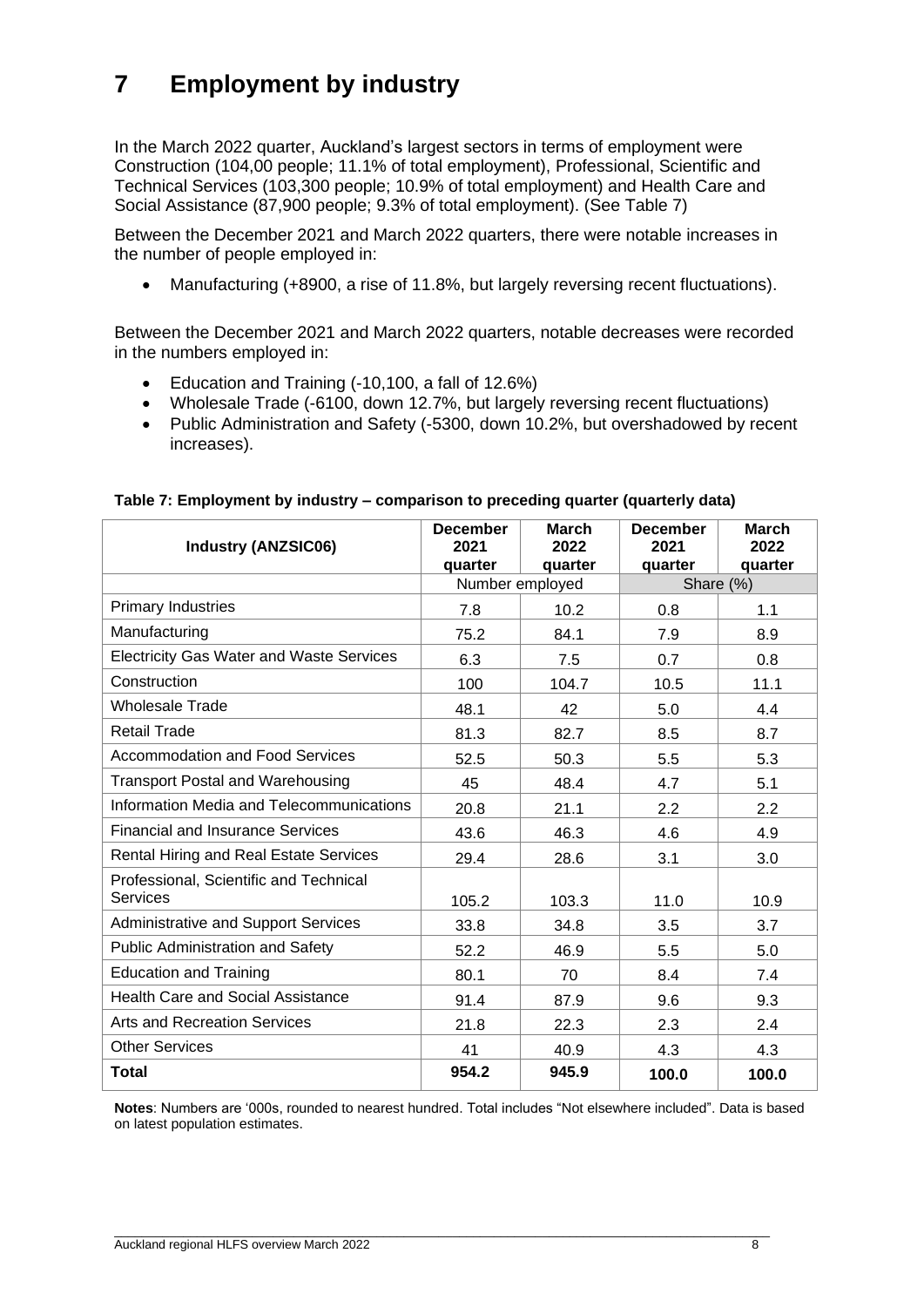### <span id="page-11-0"></span>**8 Young people not in employment, education or training (NEET) by age**

For the quarter ended March 2022, the overall percentage of young people (aged 15 to 24) who were not in employment, education or training (NEET) in Auckland (15.3%) was above the New Zealand average (13.8%) over the same period. Note that quarterly NEET rates are typically subject to substantial seasonal effects. For the year ended March 2022, the annual average NEET rate for Auckland (12.0%) was similar to the New Zealand average (11.%) over the same period.

NEET statistics by age group for the year ended March 2022 are shown in Table 8. NEET rates since 2005 are shown in Figure 4.

|                                   | Total<br>15-24 years | $15 - 19$<br>years | $20 - 24$<br>years |
|-----------------------------------|----------------------|--------------------|--------------------|
| Number in the selected population | 222.3                | 105.9              | 116.4              |
| Number NEET                       | 26.6                 | 9.3                | 17.3               |
| NEET rate $(\%)$                  | 12.0                 | 8.8                | 14.8               |
| NEET rate (%) a year earlier      | 14.1                 | 10.4               | 17.5               |

|  |  |  | Table 8: NEET statistics by age, year ended March 2022 (annual averages) |
|--|--|--|--------------------------------------------------------------------------|
|--|--|--|--------------------------------------------------------------------------|

**Note:** Numbers are '000s; numbers and rates are based on latest population estimates.

The annual average NEET rates for the year ended March 2022 were below a year ago for both age groups, but below the year ended December 2021 only for those aged 15 to 19.

The NEET rate varies by age group, from 8.8% for those aged 15 to 19, to 14.8% for those aged 20 to 24.



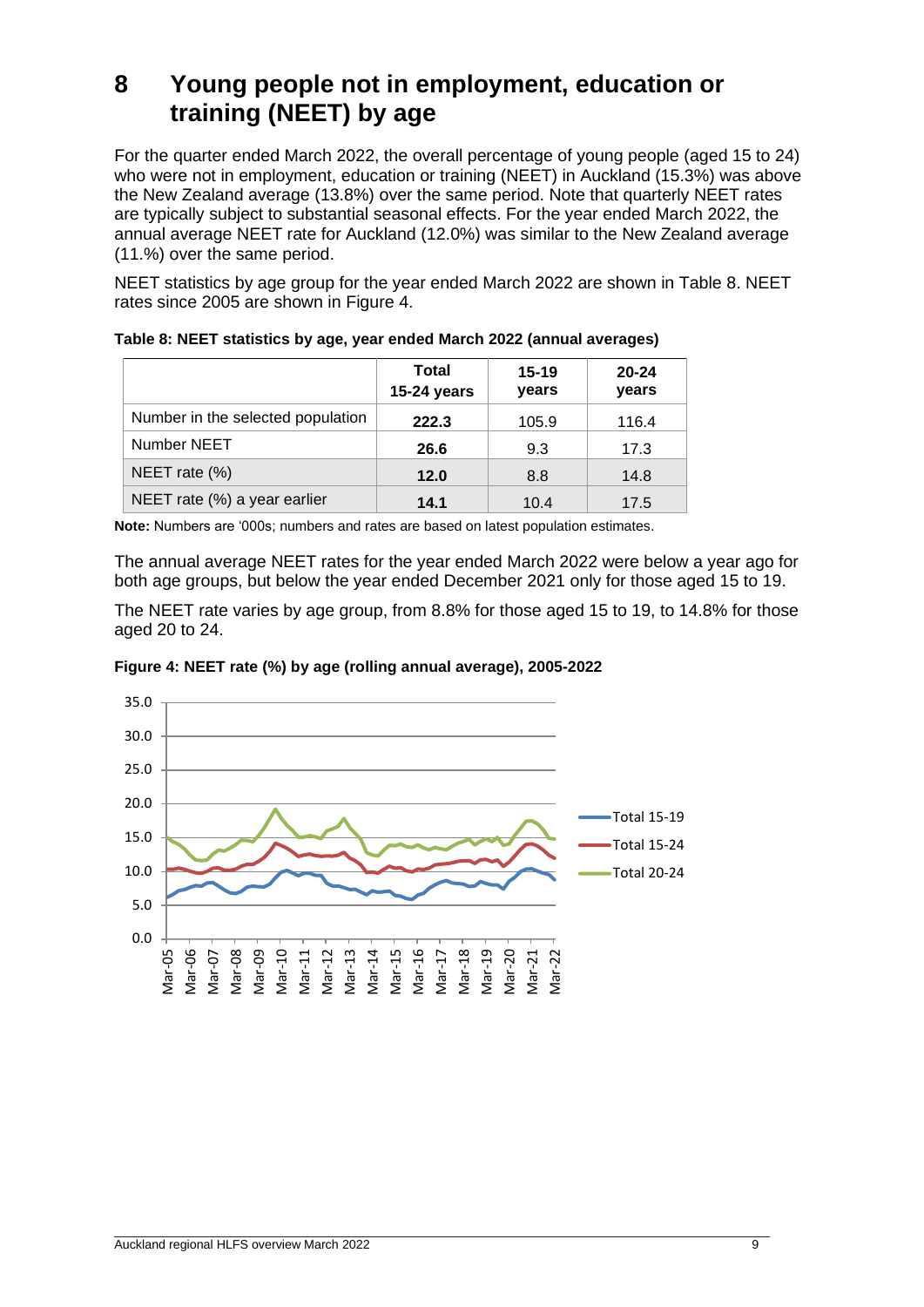### <span id="page-12-0"></span>**9 Young people not in employment, education or training (NEET) by ethnic group**

NEET statistics for those aged 15-24 for the four main ethnic groups for the year ended March 2022 are shown in Table 9. NEET rates since 2005 are shown in Figure 5.

|                                   | <b>Total</b> | <b>European</b> | Māori | <b>Pacific</b> | Asian |
|-----------------------------------|--------------|-----------------|-------|----------------|-------|
| Number in the selected population | 222.3        | 114.2           | 37.0  | 47.2           | 57.6  |
| Number NEET                       | 26.6         | 10.8            | 7.7   | 8.2            | 4.2   |
| NEET rate (%)                     | 12.0         | 9.4             | 20.8  | 17.3           | 7.3   |
| NEET rate (%) a year earlier      | 14.1         | 11.6            | 23.7  | 20.3           | 10.4  |

**Table 9: NEET statistics by ethnic group, year ended March 2022 (annual average)**

**Notes:** Numbers are '000s; sums may exceed totals due to respondents selecting multiple ethnic groups. "Other ethnicities" not shown. These numbers are indicative only as sub-sample sizes are small. Data is based on latest population estimates.

The annual average NEET rates for the year ended March 2022 were lower than a year prior for all broad ethnic groups, from Māori (20.8%, down from 23.7%) and Pacific peoples (17.3%, down from 20.3%), to Europeans (9.4%, down from 11.6%) and Asians (7.3%, down from 10.4%).

As Figure 5 shows, NEET rates across all ethnic groups spiked up in 2020 to levels comparable to 2009 (post-GFC), but have since been falling towards pre-Covid levels (possibly more slowly for Māori, but survey sampling error margins of around 6 percentage points add uncertainty).





**Note**: Asian Ethnic Group was included in Other (not shown) until December Quarter 2007.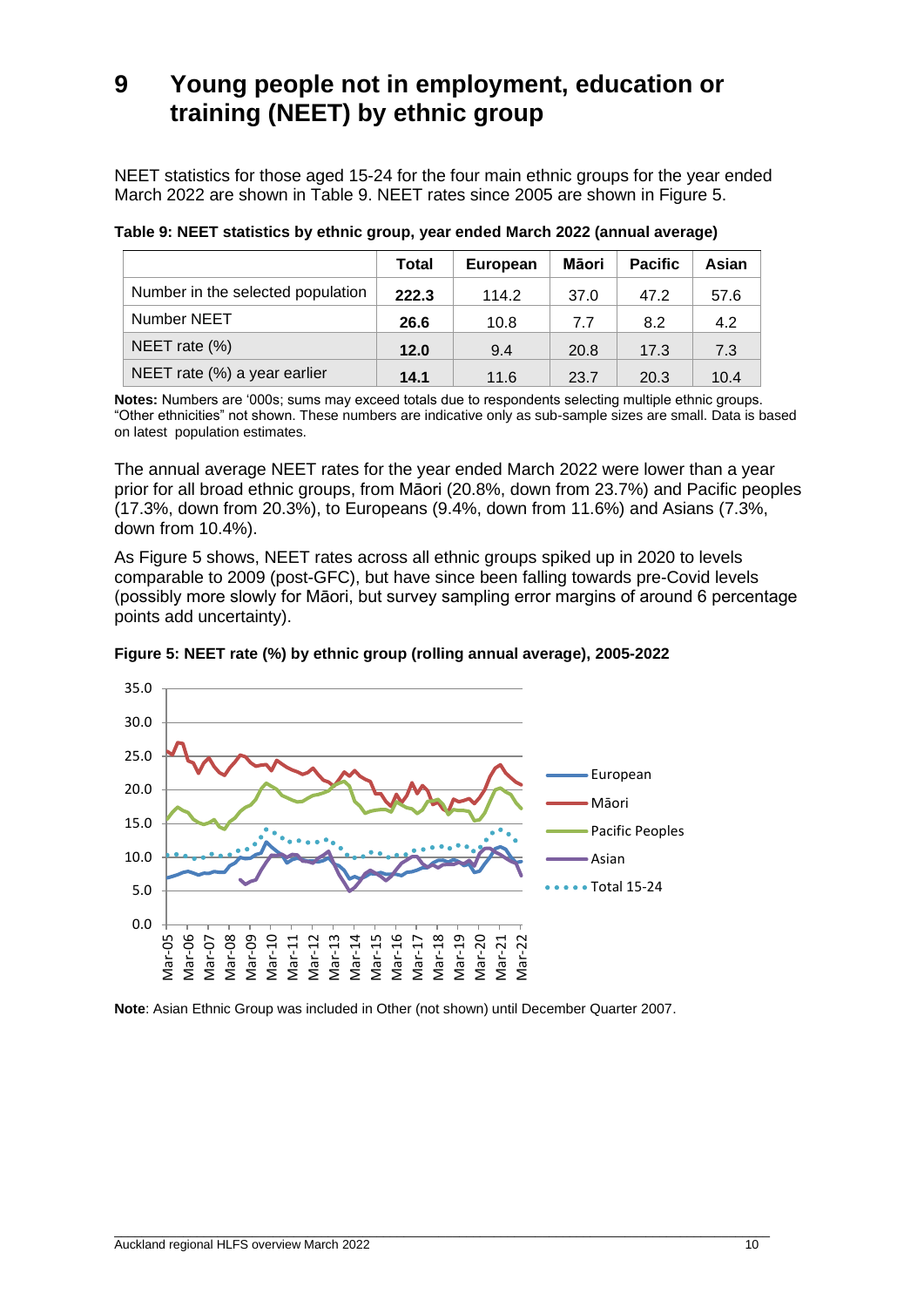### <span id="page-13-0"></span>**10 Young people not in employment, education or training (NEET) by broad location**

NEET statistics for those aged 15-24 for broad areas of Auckland and New Zealand for the year ended March 2022 are shown in Table 10. NEET rates since 2005 are shown in Figure 6.

|                                   | <b>Total</b><br><b>Auckland</b> | <b>Southern</b><br><b>Initiative</b> | <b>Rest of</b><br><b>Auckland</b> | <b>Rest of</b><br><b>NZ</b> | <b>New</b><br><b>Zealand</b> |
|-----------------------------------|---------------------------------|--------------------------------------|-----------------------------------|-----------------------------|------------------------------|
| Number in the selected population | 222.3                           | 50.1                                 | 172.2                             | 420.9                       | 643.2                        |
| Number NEET                       | 26.6                            | 9.1                                  | 17.6                              | 49.0                        | 75.6                         |
| NEET rate (%)                     | 12.0                            | 18.1                                 | 10.2                              | 11.6                        | 11.7                         |
| NEET rate (%) a year earlier      | 14.1                            | 20.9                                 | 11.9                              | 11.9                        | 12.7                         |

**Table 10: NEET statistics by location, year ended March 2022 (annual average)**

**Notes:** Numbers are '000s; numbers and rates are based on latest population estimates. Rest of NZ is New Zealand excluding Total Auckland.

The annual average NEET rates for the year ended March 2022 were lower than a year prior for all the Auckland broad areas shown, and were higher for Southern Initiative (18.1%) than for Rest of Auckland (10.2%) and Rest of New Zealand (11.6%). As Figure 6 shows, NEET rates in Auckland spiked up in 2020 then fell in 2021, but the increase was less pronounced in the Southern Initiative area, and largely absent in Rest of New Zealand.



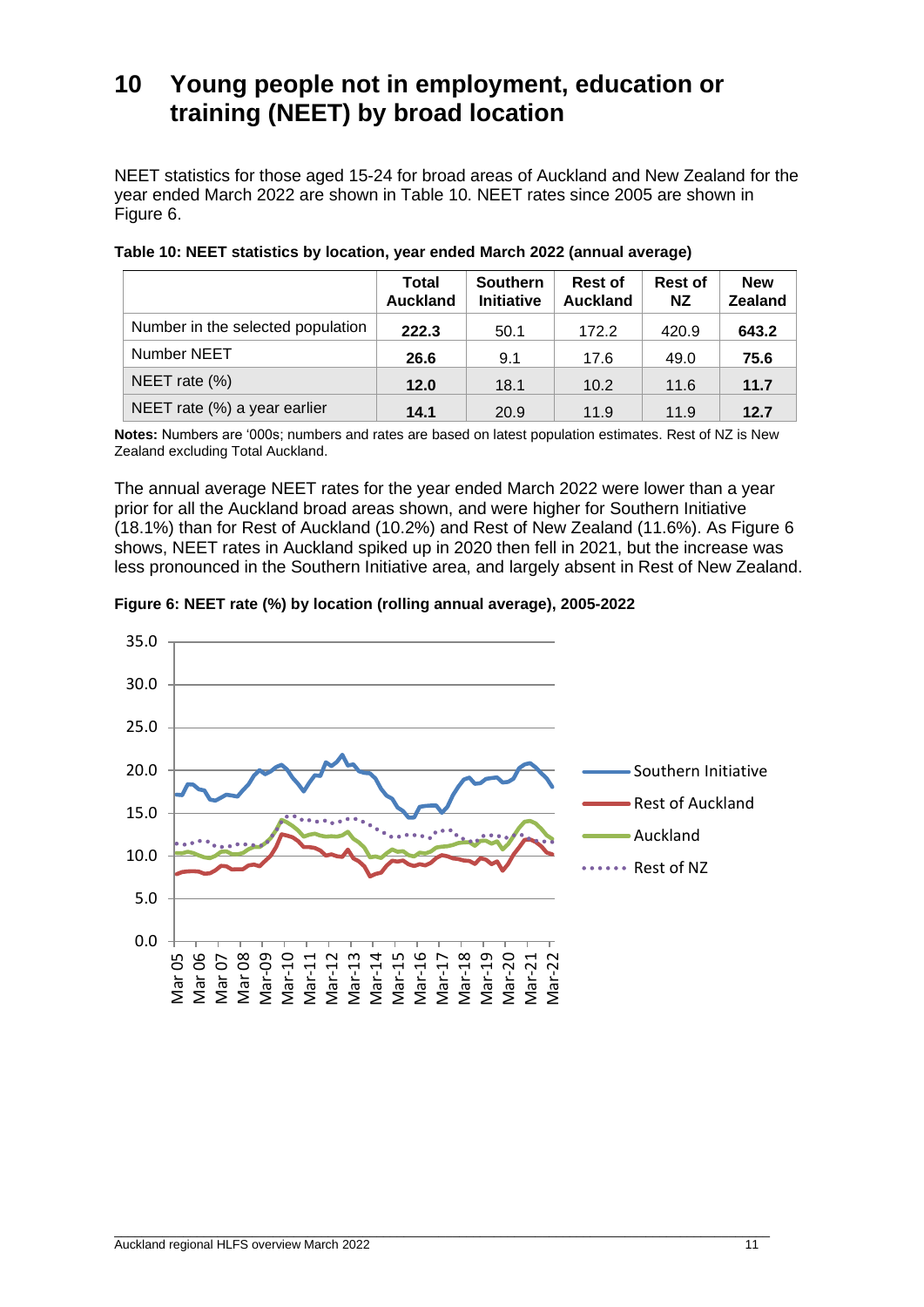### <span id="page-14-0"></span>**11 Young people not in employment, education or training (NEET) by local board area**

Indicative NEET rates for the various local board areas for the latest quarter and year are shown in Table 11. Due to small sub-sample sizes, this information is not always available for some local board areas ('..S'), and is never available for Great Barrier (not listed). The other local board NEET levels and rates have varying error margins (18% to 56%; e.g. at 56% error margin, '10% NEET rate' could be anywhere between 4.4% and 15.6%).

| Local board area         | <b>Population</b><br>Age 15-24(000) | Quarterly<br><b>NEET (000)</b> | Quarterly<br>NEET rate (%) | <b>Annual average</b><br>NEET Rate (%) |
|--------------------------|-------------------------------------|--------------------------------|----------------------------|----------------------------------------|
| Rodney                   | 4.3                                 | S                              | .S                         | .S                                     |
| <b>Hibiscus and Bays</b> | 15.4                                | 1.8                            | 11.9                       | 9.2                                    |
| <b>Upper Harbour</b>     | 8.3                                 | .S                             | .S.                        | .S                                     |
| Kaipātiki                | 9.6                                 | 1.3                            | .S                         | 11.8                                   |
| Devonport-Takapuna       | 10.0                                | 1.1                            | .S.                        | 10.5                                   |
| Henderson-Massey[W]      | 19.8                                | 3.2                            | 16.1                       | 14.7                                   |
| Waitākere Ranges [W]     | 9.8                                 | 1.6                            | .S.                        | 20.6                                   |
| Waiheke                  | .S.                                 | .S                             | .S.                        | .S                                     |
| Waitematā                | 9.4                                 | 1.2                            | .S.                        | 13.1                                   |
| Whau [W]                 | 11.5                                | 1.3                            | 10.9                       | 13.5                                   |
| Albert-Eden              | 15.8                                | 2.2                            | 14.1                       | 10.3                                   |
| Puketāpapa               | 2.9                                 | 1.2                            | .S.                        | 26.4                                   |
| <b>Ōrākei</b>            | 8.7                                 | 1.3                            | .S.                        | 13.9                                   |
| Maungakiekie-Tāmaki      | 12.8                                | 2.9                            | 22.9                       | 17.9                                   |
| Howick                   | 18.9                                | 2.3                            | .S.                        | 9.0                                    |
| Māngere-Ōtāhuhu [*]      | 8.7                                 | 1.5                            | .S.                        | 16.9                                   |
| Ōtara-Papatoetoe [*]     | 16.9                                | 3.0                            | 17.9                       | 17.8                                   |
| Manurewa <sup>[*]</sup>  | 15.3                                | 3.3                            | 21.6                       | 19.7                                   |
| Papakura <sup>[*]</sup>  | 8.0                                 | 1.6                            | 20.2                       | 20.5                                   |
| Franklin                 | 13.5                                | 1.8                            | 13.3                       | 9.2                                    |
| Southern Initiative [*]  | 48.9                                | 9.5                            | 19.4                       | 18.1                                   |
| Rest of Auckland [*]     | 170.6                               | 24.0                           | 14.1                       | 10.2                                   |
| Western Initiative [W]   | 41.0                                | 6.1                            | 14.8                       | 12.7                                   |
| <b>Auckland total</b>    | 219.5                               | 33.5                           | 15.3                       | 12.0                                   |
| Rest of New Zealand      | 422.0                               | 55.0                           | 13.0                       | 11.6                                   |
| <b>Total New Zealand</b> | 641.5                               | 88.4                           | 13.8                       | 11.7                                   |

| Table 11: NEET statistics by local board area - quarter and year ended March 2022 |  |
|-----------------------------------------------------------------------------------|--|
|                                                                                   |  |

**Notes**: Data is based on latest population estimates. Any finer geography than Auckland total is below the design level of the survey; local board area estimates should be treated as indicative only and used with caution...S = data suppressed due to base numbers being too small (e.g. NEET below 1000 for the quarter (quarterly) or for all of the four quarters (annual average)). [\*] The Southern Initiative is made up of the Māngere-Ōtāhuhu, Ōtara-Papatoetoe, Manurewa and Papakura Local Boards. [W] = Western Initiative area.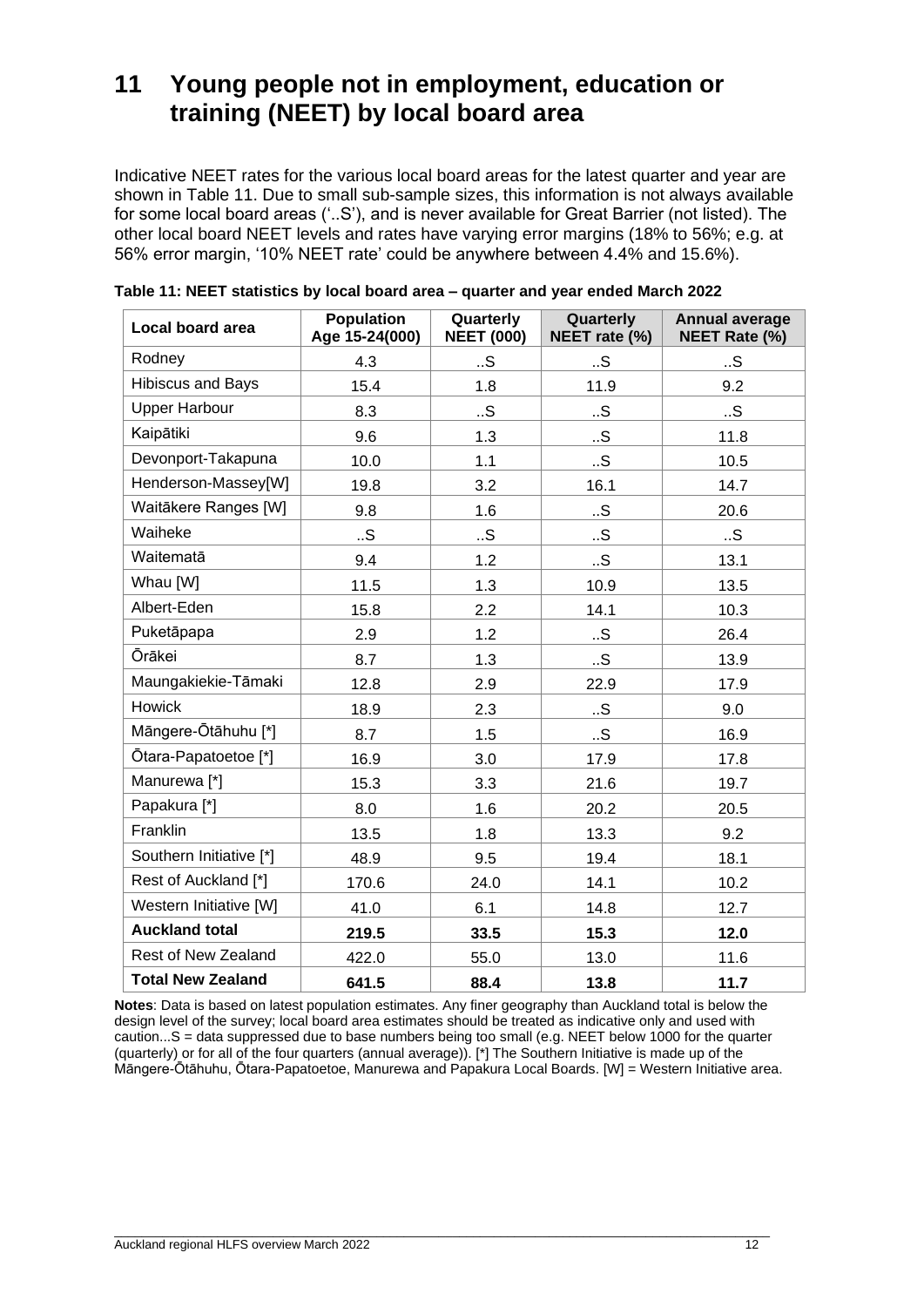### <span id="page-15-0"></span>**Appendix: Definitions and technical notes**

#### **Definitions used in the HLFS**

**Employed**: Those HLFS respondents who during their survey reference week had either:

- worked for one hour or more for pay or profit, as employee/employer/self employed
- worked without pay for one hour or more for a relative's farm or business
- had a job but were temporarily not at work.

**Labour force:** Members of the working-age population who during their survey reference week were classified as 'employed' or 'unemployed'.

**Labour force participation rate:** The total labour force expressed as a percentage of the working-age population.

**NEET rate:** Calculated as the total number of youth (aged 15–24 years) who are not in employment, education or training (NEET), as a proportion of the total youth working-age population (aged 15-24 years).

**Not in the labour force:** Any person who is neither employed nor unemployed. This category includes, for example:

- retired persons
- persons with personal or family responsibilities such as childcare, unpaid housework
- persons attending educational institutions
- persons permanently unable to work due to physical or mental handicaps
- persons who were not actively seeking work (see note below regarding unemployed).

**Significant difference:** The HLFS is a sample survey, so all statistics are subject to survey sampling error – the random variation between the sample and the total population. For a difference to be statistically significant, it must exceed this margin of error (see also technical note on sampling errors).

**Unemployed**: Unemployed persons are those in the working-age population who were without a paid job, available for work and had either actively sought work in the past four weeks ending with the reference week, or had a new job to start within the next four weeks. (Note: 'Actively sought work' does not include people whose only job search method was to look at job advertisements in newspapers or online.)

**Unemployment rate (UER)**: The number of unemployed expressed as a percentage of the labour force.

**Working age population (WAP):** total population (i.e. of all labour force statuses) aged 15 or over (including over 65), who have or propose to live in New Zealand for at least 12 months, but excluding institutionalised people (in prison, or long-term residents of homes for older people, hospitals, and psychiatric institutions) ; sometimes restricted to a particular specified sub-group such as by gender or ethnicity – and sometimes also for a sub-group defined by age e.g. youth (aged 15-24).